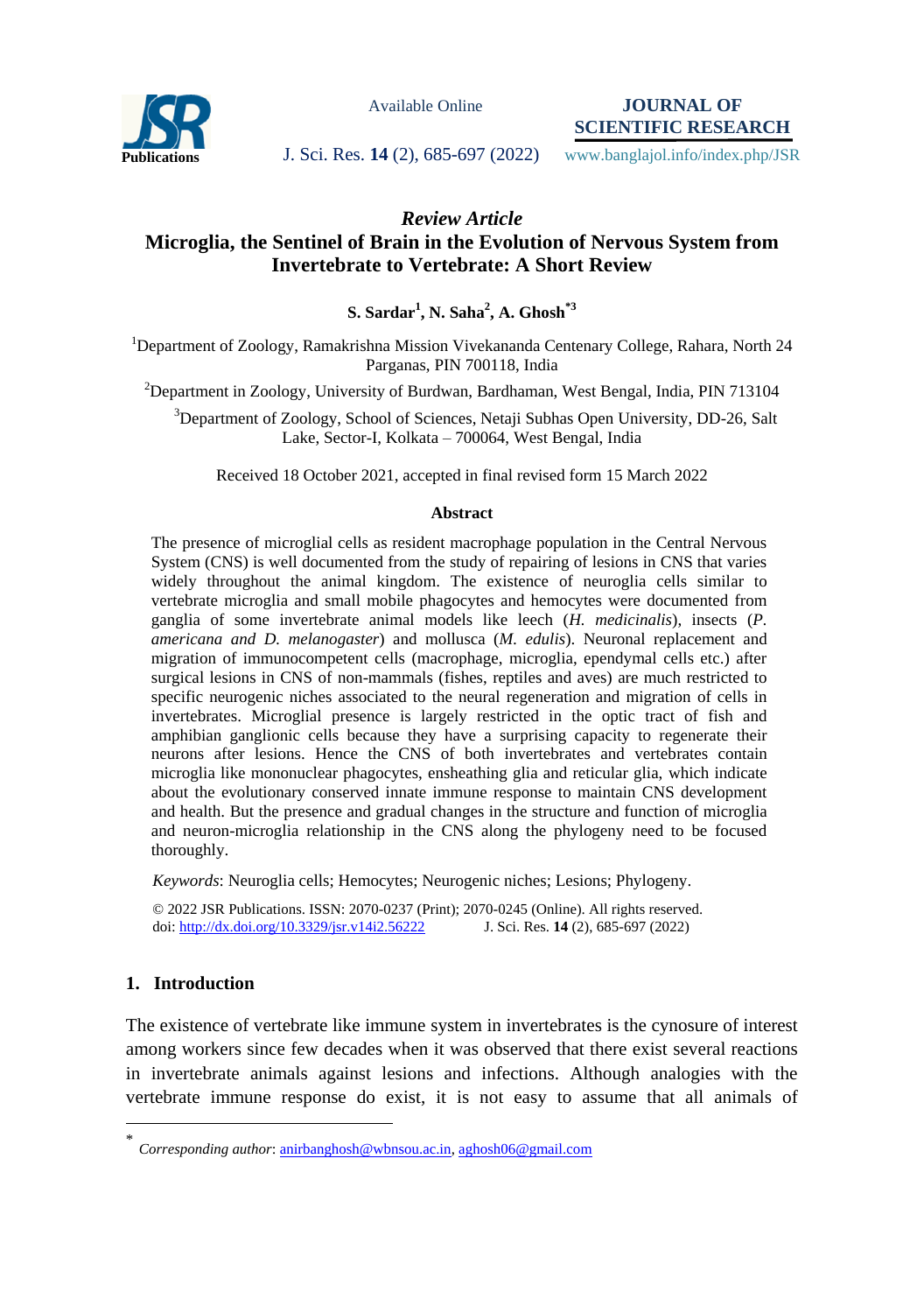invertebrates show similar specificity and sensitivity of immune cells in order to combat infections and lesions effectively. Mostly the innate immunity and role of phagocytic cells were observed in the invertebrate immune systems where some area specific macrophages like cells were found active [1,2]. In higher vertebrates, particularly in primates, we found a highly sophisticated and sensitive defence mechanism is active for the central nervous system (CNS), where microglia is the major immune-competent cell working as CNS tissue macrophage [3,4]. This brain structure appeared from simple nerve net and ganglion, and developed to complex cephalization forming the brain in higher vertebrates through the phylogeny (Fig. 1). However, the advent of microglia in the evolutionary hierarchy from lower invertebrates to higher vertebrates is not clearly evidenced and the evidences are quite sporadic in nature. Therefore, the development of immunity in brain from invertebrates to higher vertebrates needs to be focused in a broader sense which may reflect the general, conserved functions and deviation of the standard. The information and understanding acquired will help us to understand the disease response of microglia in diversified situation.

In discussing the invertebrate defence mechanism, one must consider both the diversity of immune cells exhibited by this group of animals and their phylogenetic linkages. The appearance of diverse type of phagocytic cells like macrophage, microglia, dendritic cells etc. during inflammatory reactions or lesions in various invertebrates show uniformity in development of immune mechanisms along the phylogenetic lineages. The basic function of any immune system can be considered in removal of infectious agents and debris, since cells specialized for phagocytosis occurs universally in animals [5]. In order to function effectively, the phagocytes must be able to distinguish unwanted matters from living tissue of the host. As the primary immune system of brain, the phagocytic and related effector functions of the cells in and around ganglia or primary nerve centres in invertebrates and cephalized CNS of vertebrates are considered primordial brain macrophages or microglia.

In the present review we will try to present the evidences of presence of such primordial microglia like cells or equivalents among invertebrates and vertebrates through the phylogeny to showcase their evolutionary continuity and conserved role in relation to the evolving nervous system. As most of our present day knowledge is derived from the mammalian brain, we have tried to search and highlight the findings which are scattered within non-mammalian taxa starting from annelids to aves as they are not commonly discussed, but possess immense importance in understanding the function of microglia in the models of higher taxa and human neuro-pathophysiology.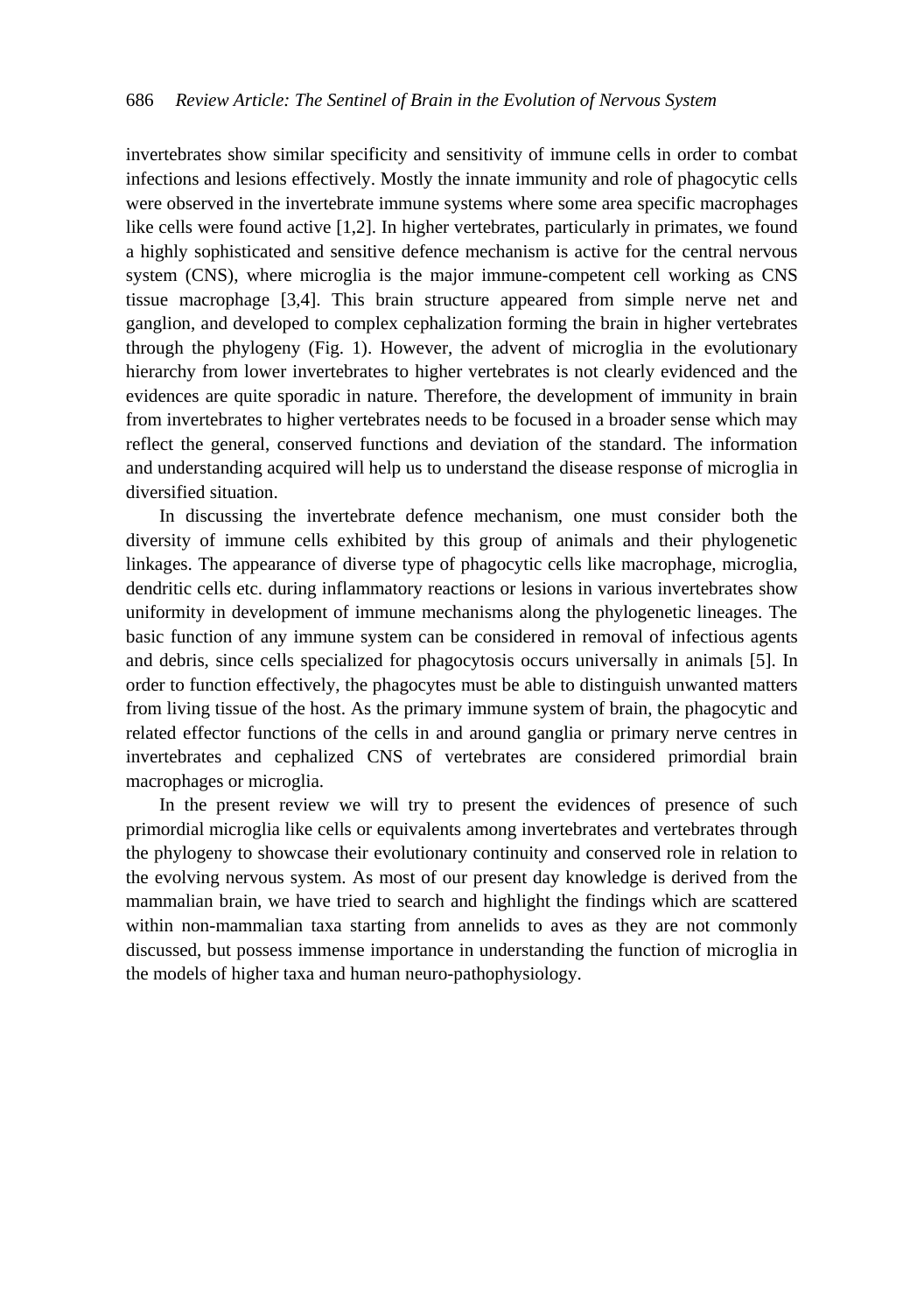

Fig. 1. Development of nervous system towards cephalization and brain formation (adapted from<https://cronodon.com/BioTech/Ctenophores.html> and <http://www231.pair.com/fzwester/courses/bis10v/week10/12nervevolution.html>

## **2. Microglia: An Essential Outsider in the Nervous System**

Various experiments of Metchnikoff's (1905) developed the idea that amoeboid cell like macrophages, hemocytes, amoebocytes are involved in intracellular digestion which are retained throughout the evolution of more advanced animals, since they are capable of removing the inert particles, noncellular debris and pathogens, thereby contributing to the cellular immunity and host defence mechanism [6]. Gradually, the concept of tissue resident macrophages was established and it was found that myeloid lineage cells may have a wide range of morpho-functional forms [7,8]. Such myeloid cells which are found entangled with the ganglionic structures of nervous systems or embedded in the developed CNS tissue had been designated as brain resident phagocytic cells in general and for vertebrate brain they are microglia.

The first description of microglia like cells although started much earlier [9], their exact structure and functions were still not well established. These CNS-resident immune cells were first named "microglia" by del Rio-Hortega who studied them in the medicinal leech using the silver carbonate staining method [10]. Resident macrophages and microglia present in the CNS of the invertebrates and higher vertebrates as part of the mononuclear phagocyte system play a vital role in injury repair, pruning of neuronal digits and contribute to sterile physiological inflammation, thereby regulating the homeostatic maintenance of a healthy organism [11-13]. In general microglial populations are the sentinel of central nervous system and are involved in any neuropathological condition.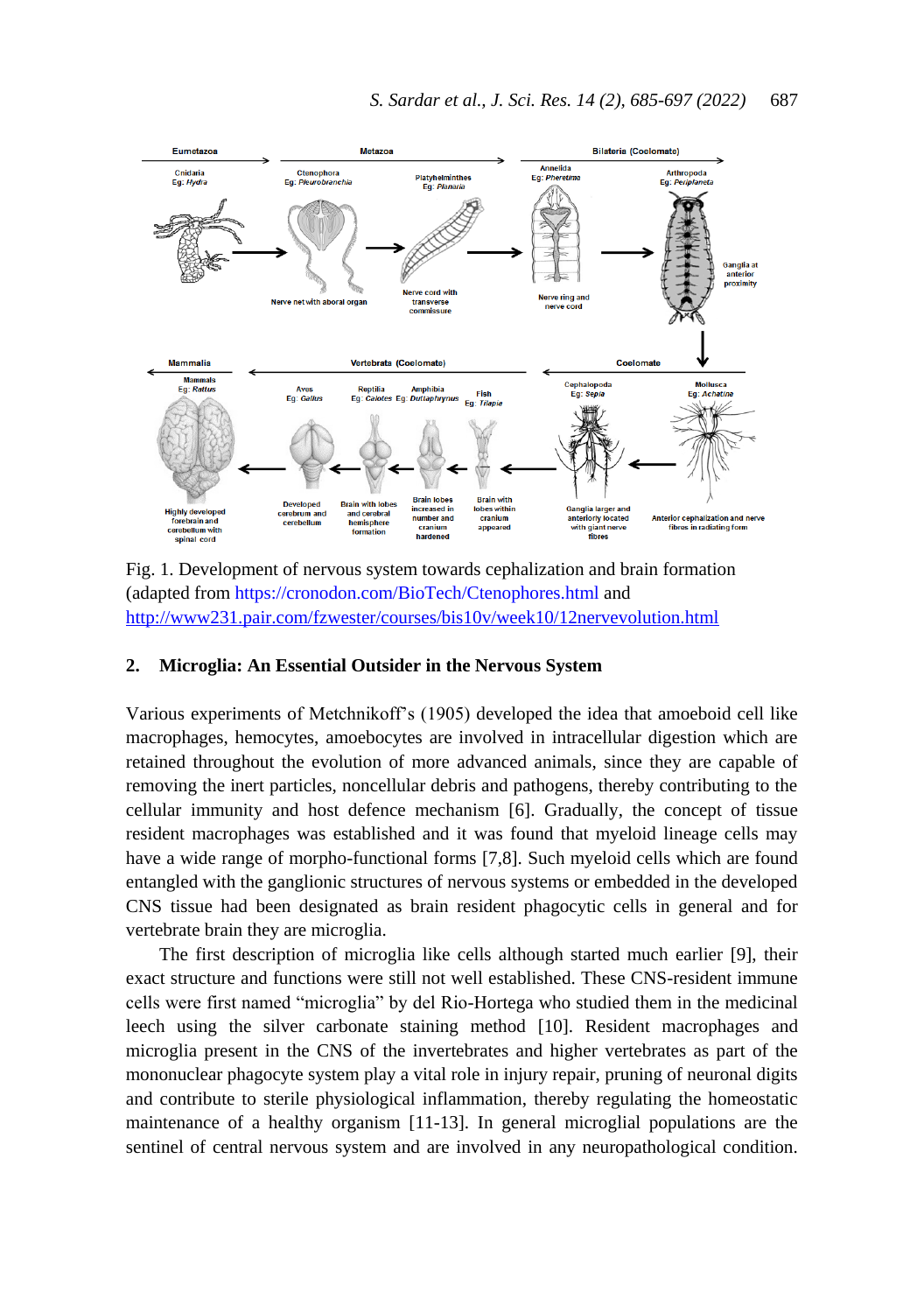However, microglia is not derived from neuro-ectodermal progenitor cells which are the sources of all neuro-glial cells in brain, but they are derived from mesodermal myeloid lineage cells [14,15]. From the experimental evidences of mice models it is now believed that microglia or brain resident macrophages enter within the developing CNS tissue in early embryonic days as primitive macrophages, reside there, proliferate and colonize to form microglia in post-natal and adult phases (Fig. 2). Conversely, some believe that the progenitor myeloid lineage cells are highly dynamic and are capable to repopulate in CNS even later in ontogenic development apart from this early embryonic phase [16-18].



Fig. 2. Gradual development of brain from neural tube and incorporation of mesoderm derived foetal haemopoietic cells in developing brain.

### **3. Microglia and Similar Cells in Phylogeny**

#### **3.1.** *Microglia in annelids*

The first specimen in which microglia was identified was the medicinal leech, *Hirudo medicinalis* when del Rio Hortega described microglia as a distinct and separate cellular population in the CNS [27]. The nerve cord of *Hirudo* sp having mid body segmental ganglia which consists of neurons and large population of microglial cells [28]. Unlike mammals, the leech CNS has demonstrated the capacity to repair and restore its function after injury [29] and the specimen showed microglia accumulation at the site of repair *in vivo* [30,31]. In another experiment, the immunoreactivity in leech CNS after axonal injury showed the accumulation of microglia as mobile phagocytes at the site of new laminin (extracellular matrix molecule) appearance and axonal sprouting [32]. The neurons and microglia were found to synthesize intrinsic antimicrobial peptides that exert neutrophilic properties against microbial exposure after CNS injury [33].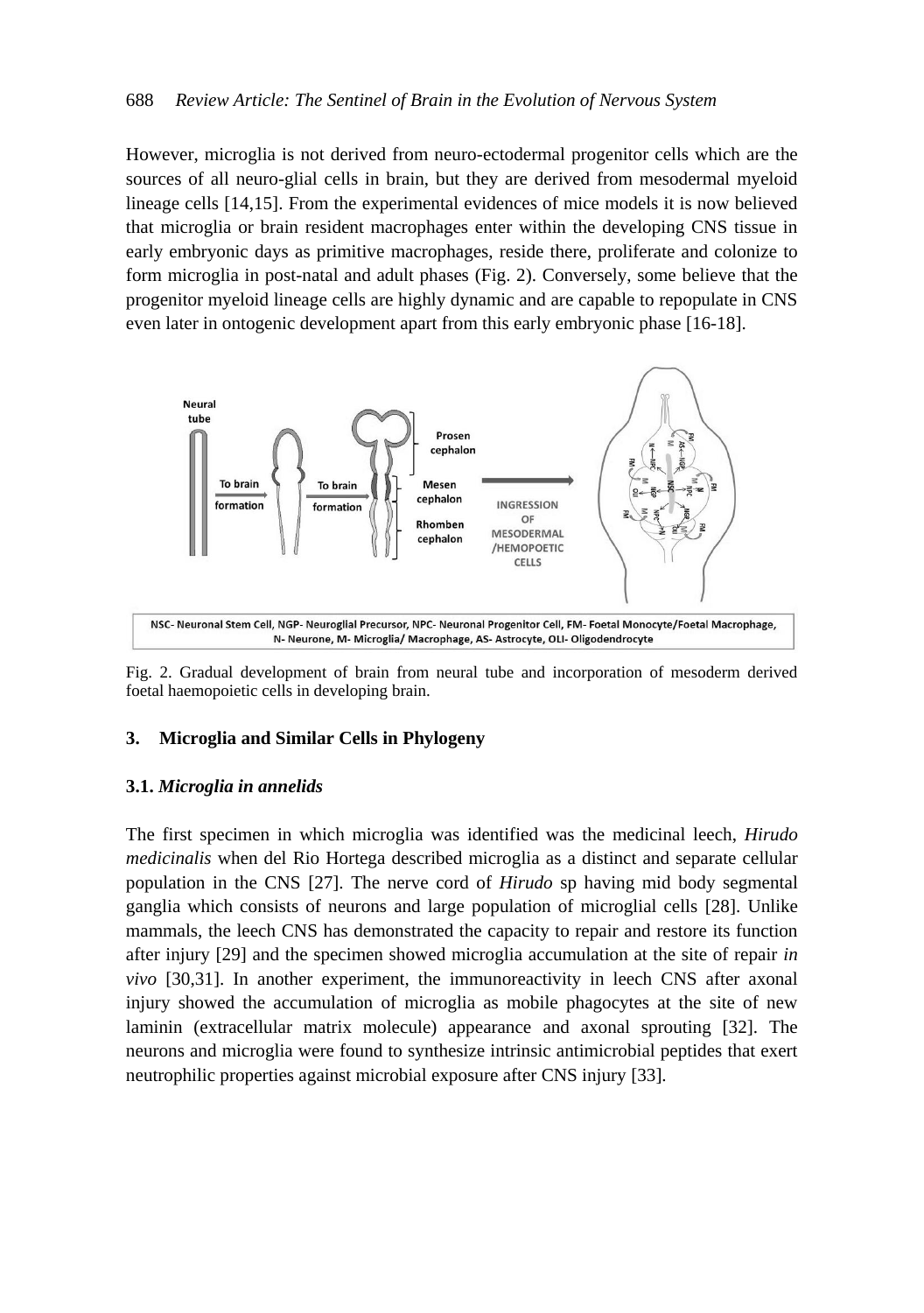#### **3.2.** *Microglia in molluscs*

The presence of distinctive class of neuroglial cells in comparison to the vertebrate microglial cells was studied from the ganglionic excision of two different molluscs (*Planorbarius corneus*) and (*Mytilus edulis*), and a in an insect species (*Leucophaea maderae*). The emergence of small mobile cells were observed when the structures were maintained in incubation media. From stellate appearance, the cells transformed to rounded structure with some amoeboid movements. Functional characteristics of immunocytes similar to microglia in these species involved the translocation of the cells, phagocytic activity and cell adherence to culture dish [34].

Aplysia was also used as a suitable model as it has a simpler immune system with large and well-characterized neurons. Therefore, its CNS tissue preparation served to investigate responses to nerve injury [35]. The behaviours like hemocyte interaction with growth cones and release one or more factors that control neuronal inflammation *in vitro* that can recapitulate those of inflammatory properties *in vivo* [36-38]. The hemocytes population in Aplysia and some other invertebrates showed different cellular morphologies and can be distinguished sufficiently for their contents as well as by using monoclonal antibodies [40-42]. Such hemocytes around ganglionic structures resemble with the structure and functional properties of brain macrophages and microglia. More recent study in Aplysia showed that hemocytic influence on the fate of neurons through direct contact/ interactions after axotomy [43]. In another model, the injury response of the nervous system of the pond snail *Lymnaea stagnalis* showed that the Arg-Gly-Asp (RGD) motif/ peptide (an integrin recognition sequence) can modulate various attributes of the phagocytic activation of which showed particle involvement, oxidative burst and other responses both *in vitro* and *in vivo* resulting in significant modulation of regeneration of nerve cells [44].

#### **3.3.** *Insect microglial system*

Various scientists have chosen insects as a model to study the role of glial cells in repair mechanism notably for structural simplicity, its accessibility to electrophysiological study, and the possibility of extensive experimental manipulations [45]. Earlier investigations on general structural changes of nervous system in insects was studied primarily [19-21] which was followed by the study of glial system of cockroach (*Periplaneta americana* L.) central nervous connectives consisting of a superficial layer of interdigitating cells, the perineurium, and an underlying complex of neuroglial cells [46]. Glial cells disruption using glial toxin studied the role of glial repairing mechanism [47] and several studies were intended to find out the role of microglia in neuronal damage and regeneration in insect nervous system [22-26]. The appearance of granule containing cells (probably hemocytes) were found to involve in phagocytic activity in close adherence to the damaged area of CNS followed by increase in sub-perineural spaces, filled with infiltration precipitation protein from circulatory body fluid and glial cells [45]. Thus the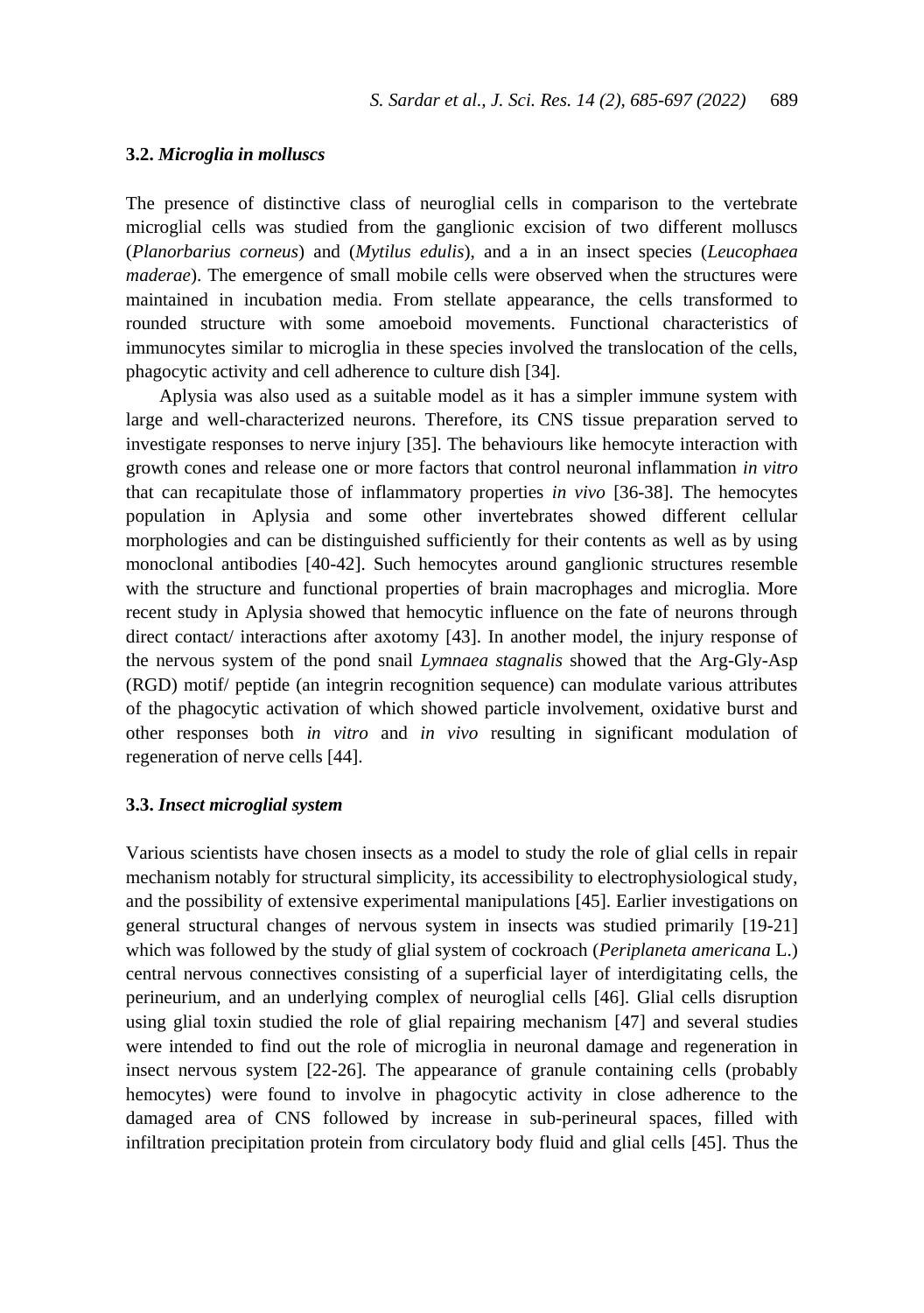slow restoration within a month re-establishes the blood-brain barrier at the site of neuronal damage by glial repair mechanism.

Modelling innate immunity in *Drosophila melanogaster* produces several important insights in the field of evolutionary immunobiology. The initial study in *Drosophila melanogaster* provided mechanistic insight into peripheral immune response by hemocytes and fat bodies [48,49] and presence of glial cell population within the mushroom body [50,51]. Macrophages, the brain-resident myeloid cells [52] proliferate in the brain during naturally occurring cell death [53] and its neutrophilic role has been suggested [54]. The different cell types of glia-ensheathing glia and reticular glia, show microglia like behaviours where the former is a major sentinel cell type in *D. melanogaster* CNS [55]. Three basic classes of glial presence in insects (surface, cell body and neuropil glia) and glial developmental dynamics were studied elaborately in *Drosophila* sp and progenitor origin of these different populations of cells were possible to study due to specific markers and genetic tool availability [56].

#### **3.4.** *Microglia in fish*

Resident macrophage and microglial existence and their role in scavenging in the CNS of vertebrate innate immune system follows two basic approaches – first, lesioning and experimental manipulations *in vivo* [57,58] and second, the powerful combination of cultured cell lines with monoclonal antibody and biochemical techniques [59]. In lamprey spinal cord, microglia/macrophages distributed throughout the neural parenchyma were activated and increased in numbers after injury in the spinal cord and this response continued for several weeks. Microglial cells that expressed Semaphorin-3 were located on the surface of the spinal cord which acts as a diffusible attractant for neuronal repair and regeneration after spinal transaction [60].

The fish microglial population is not restricted only as the resting guardian of CNS; rather they are mobile for ongoing maintenance in the CNS [61,62]. Glioma cell biology produce a new opportunity to use different teleost models due to their easy availability, information on sequenced genome, manipulative capability of embryo in experimental condition and easy maintenance. Zebra fish (*Danio rerio*) was a suitable model in teleost within which neuronal insult in the brain elicits increase in microglial/ macrophage population [63] other than olfactory bulb [64]. Microglia have been identified previously in other areas of adult zebra fish brain such as optic tectum, telencephalon and the optic nerve [65-67] which has the ability to recover rapidly from injury [65,68,69].

It was found that teleost brain has much higher capability of neuronal regeneration and stronger glial activation in comparison to mammals after any neuronal injury. In carps and trouts, such phenomena was observed clearly [70,71]. Neuron- glial [72-74] studied in suitable model like puffer fish, showing supra-medullary neuronal association with microglial cells and astrocyte-like cells. Moreover fish glial cell culture derived from optic nerve/ retina [75-77] and microglial cell culture was studied from the brain of Tetraodontiform species [78,79]. Different studies on fish models of previous and present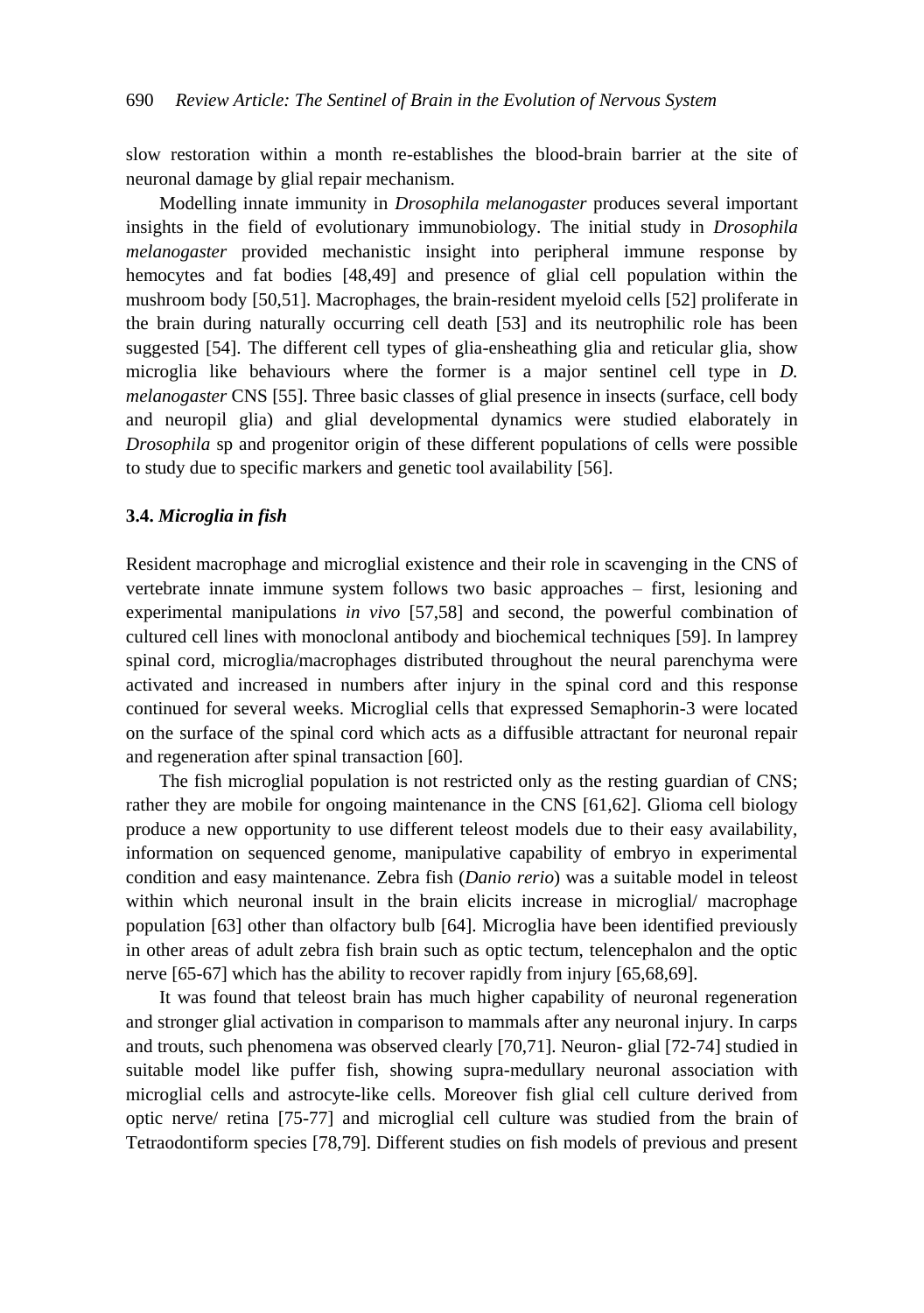days not only revealed several facts of the system but also had been instrumental to know the mammalian innate immune activities of brain. Some idea about how microglia acts in mammals and how they are developmentally associated with mesodermal cells, were the major aspects of research in neurobiology using the neuronal tissue of teleosts. The neuroglial interrelation are considered in fish, particularly teleosts, and this model has been exploited to understand the neuronal tissue injury in several studies [80,81].

#### **3.5.** *Microglial in amphibians*

Within amphibians salamander served as a potent model system to work with the functions of cells in vertebrate wound healing and repair including brain lesions. It was found that macrophages were involved in early response of wound healing and they proliferate in brain where naturally occurring brain death was observed [53,82,83]. However, other studies showed that their recruitment in the injury site of CNS is scattered, and also some neutrophilic role of microglia were suggested earlier [54,84]. In adult frog spinal cord derived primary culture, macrophage like cells were found to interact with the growth cones for motor neurons and resulted in an elongation of the processes which eventually develop the motor neuron networks [85]. As the studies in amphibian model is scanty information is lacking regarding microglial action in guarding CNS microenvironment and immune clearance in the amphibian CNS.

### **3.6.** *Microglial in reptiles*

The medial cortex similar to mammalian hippocampal fascia dentata [86-88] is the seat of microglial cell population in the lizards especially in the restricted areas of plexiform layers [89,90]. Medial cortex principal cell layer neurons lesioned by neurotoxin 3-acetyl pyridine (3AP); was followed by the development of new neurons regenerating in the new medial cortex with normal histological appearance [91,92]. The microglial role in the affected areas in dead cell clearance and regeneration activities was detected by labelling cells with nucleoside diphosphatase (NDPase) histochemical reaction [93,94]. Time lapse role in damage repair was studied with transitory disappearance of microglia [95] in the medial cortex in the early period of lesion (6-8 h to 15 days) which soon reappeared and scattered in form of ultrathin section within one month post-lesion period.

#### **3.7.** *Microglial in birds*

In comparison to other vertebrates, the brain of birds are much compact, distinct, short and broad. Cranial, pontine, cervical flexures are well marked and cerebral hemispheres are large due to enormous development of corpus striatum. Cerebellum is larger than other vertebrates except some mammals are an indicative of its physiological adaptation for aerial mode of flight. Optic nerves, chiasma and tracts are well developed and olivary nuclei enlarged within broad medulla. Several immunohistological techniques were used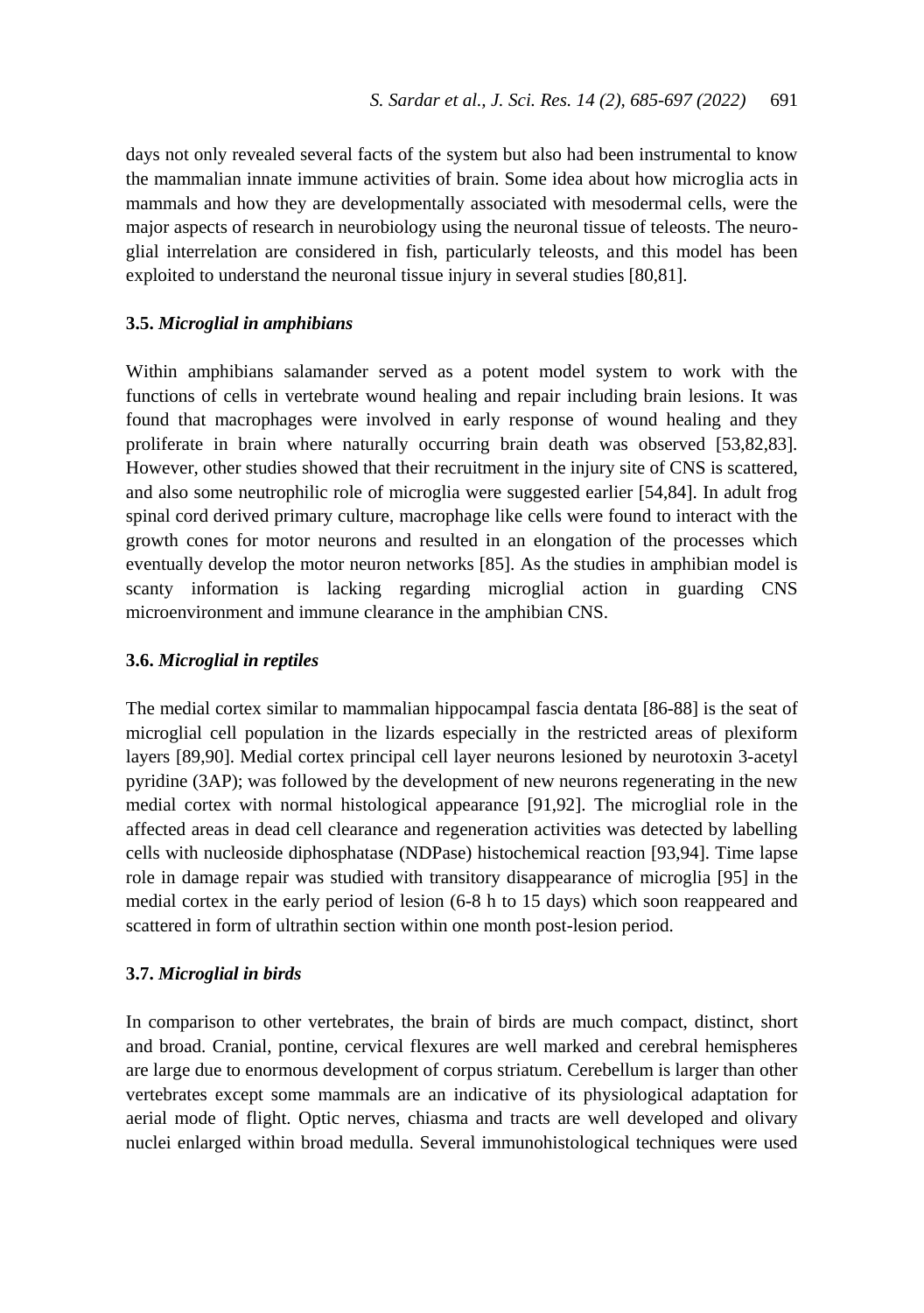in association with avian specific probes to determine oligodendrocyte presence and its distribution in the retina of chicken and quails with a central to peripheral gradient [96]. Microglial presence was detected by using monoclonal antibodies (QH1) in developing and matured quail brain [97]. *L. esculentum* lectin intensely stain microglial cells during the CNS development of *Gallus* sp showed similar location of ramified microglia as described in quail cerebellum and for cerebral hemisphere of chick embryo and chicks [98,99]. Lectin reactive cellular temporal spatial distribution showed microglial presence in cerebral hemisphere during early neurogenesis that tend to increase its' number during CNS differentiation [100]. According to Fujimoto, Miki and Mizoguti (1987) and Dalmau *et al*., (1997) have shown that amoeboid microglial cells after their phagocytic function undergo cell death to maintain good health of neural environment [98,101]. Hence during adverse condition in CNS, poorly ramified microglial cells are transformed into ramified form exhibiting cellular plasticity both in normal embryonic development and adult brain functioning.

The recent quantitative study on the total number of neurones and microglial cell populations in two migratory sandpipers in sub-arctic and mid-arctic tundra showed that although both the birds follow different migratory routes, their total hippocampal neurones are quantitatively same but differs in the size of hippocampus and in more hippocampal microglia [102]. The role of prostaglandin E2 (PGE2), a pro-inflammatory hormone and microglial influence in the sex specific brain sexual differentiation in the Japanese Quail showed a strong influence in the birds' reproductive behaviour [103]. Study on the virulent neurotropic strains of Newcastle disease virus (vNDV) infections in the poultry birds by double immunofluorescence (DIFA) techniques with biomarkers for neurones, astrocytes and microglia showed the NDV nucleoproteins presence in all the three cell types at similar levels [104]. This study is an indicative of the susceptibility of vNDV in all cell types (neurones and glial cells) similar to other paramyxovirus infections.



Silver-Gold Staining of Brain Section Showing Microglia Distribution in Rat CNS (dark stained cells)

NDPase Staining of Rat Brain Section Showing Microglia with projections and branching

Fig. 3. Microglia in mammalian brain.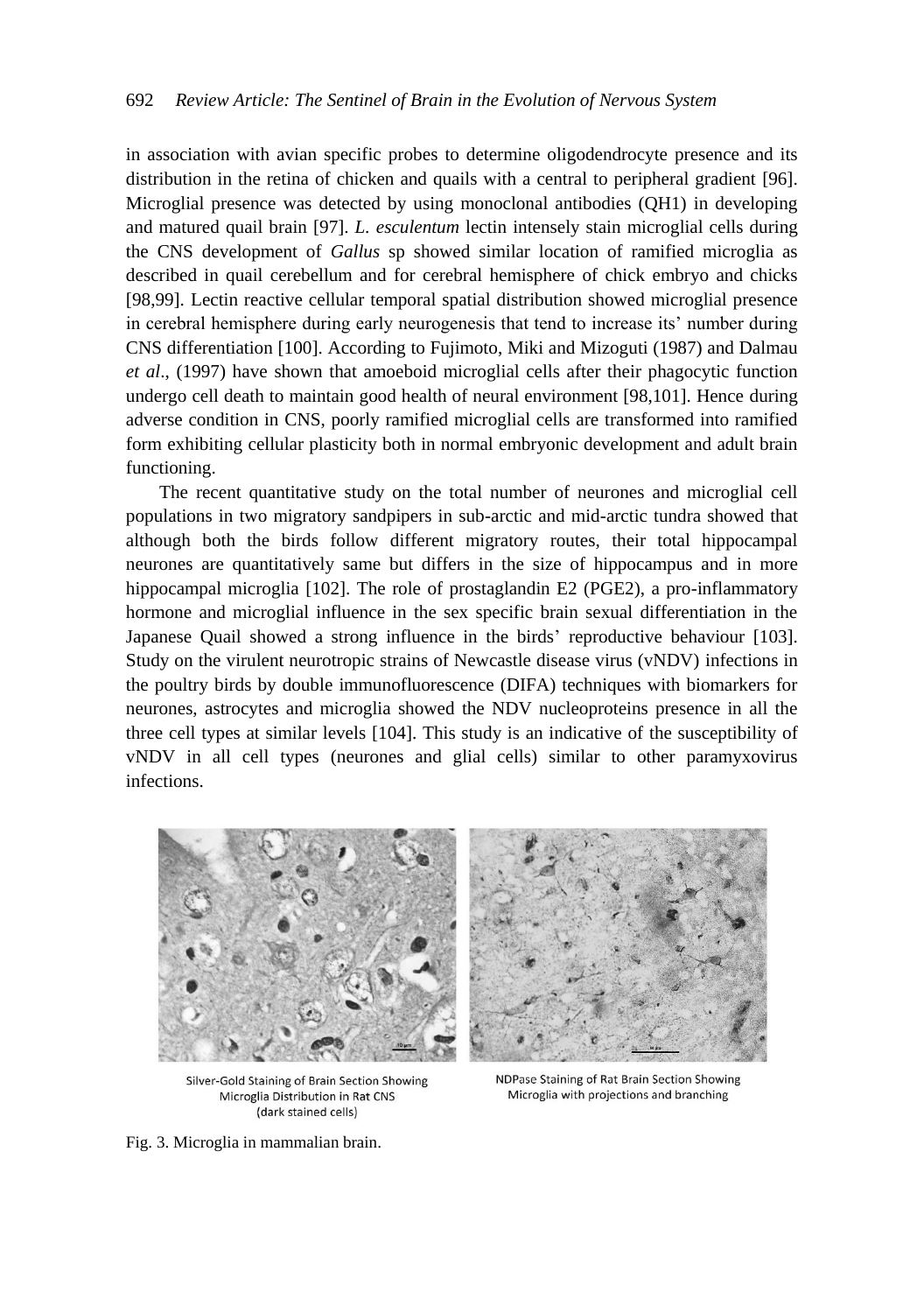#### **3.8.** *Microglial in mammals*

The work on CNS macrophages, microglia or MPS cells are plenty in mouse, rat and human samples or models covering a hugely diverse functional aspects at present. Majority of our present knowledge on microglia and its function in different neuropathological conditions are derived from the mammalian system. Part of this knowledge in developmental aspects had been described in Fig. 2. Above are the microscopic images of microglia in rat brain (Fig. 3). Other aspects of mammalian microglia in CNS physiology and diseases are large enough to discuss in this review and beyond the focus of current discussion [11,18,105].

# **4. Conclusion**

Present review showed that immune competent cells appeared and showed their immune efficacy early in the course of evolution. But, primarily these cells were not distinguishable with peripheral haemocytes in the invertebrates. They were associated closely with the ganglionic formations of diffused nervous system of invertebrates and were transient, i.e., not restricted to the nervous system of annelid, molluscs and in insects. However, they were found exerting innate immune functions locally and in Drosophila and medicinal leech models; such microglia like cells showed their active participation in tissue repairing and neuronal regeneration. These are the processes well documented in higher vertebrates. Also such nervous system associated cells in Drosophila showed primary evidences of cellular morpho-functional heterogeneity which are observed in fish and profoundly documented in higher vertebrates [55,81,106,107]. Within the limited experimental evidences in amphibians, reptiles and birds we can observe that a specialized cell population emerged gradually in the course of evolution which are restricted within the CNS as cephalization or formation of brain proceed. With evolved brain through phylogenetic lineage these brain restricted cells, which were previously transient, had become CNS specific resident immune cells with a restricted route of entry in early development of embryonic brain. They become more specialized and efficient with diverse surveillance and effector functions to protect the complicated brain tissue of higher vertebrate including primates where maximized development of cerebral cortex and higher brain centres are found [106,108]. Recent studies revealed a core conserved genetic programme persists within the microglial evolutionary precursors and the highly efficient, diverse and chief immune-competent cell in primate brain including human [109]. Therefore, microglial morpho-functional diversity, sensitivity, immune-efficacy and response to various neuro-glial disorders can be traced back to its evolutionary history. However, the studies on microglia or brain macrophages in invertebrates and lower vertebrates are much less and detailed phylogenetic studies are required to decipher the detailed functional evolution of this important CNS components which in turn will help us to know the cell function in our higher and complex brain.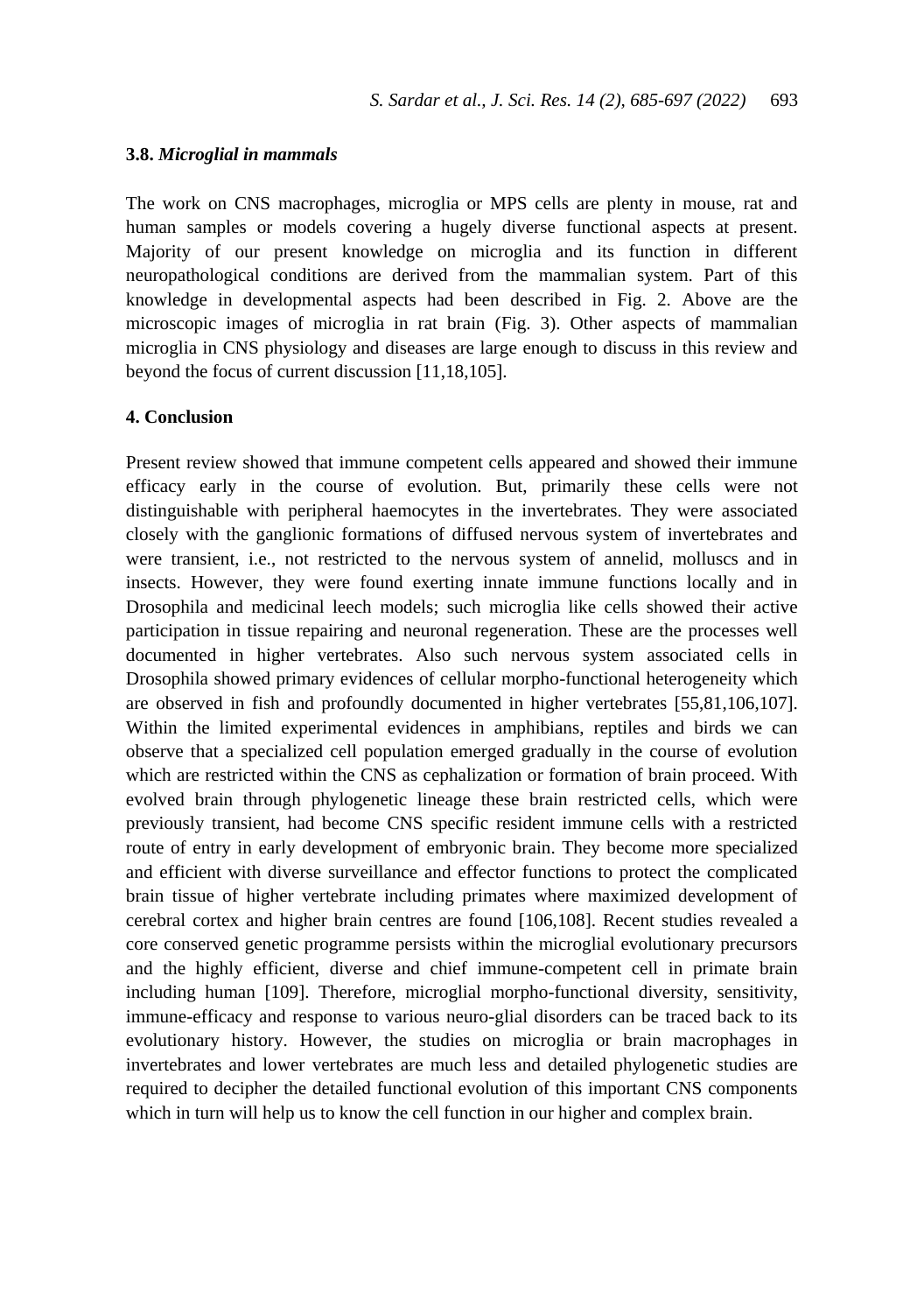## **References**

- 1. P. Abnave, X. Muracciole, and E. Ghigo, in Macrophages. Results Probl. Cell Differ. Ed. M. Kloc et al. (Springer, Cham. 2017) **62**, pp. 147-158. [https://doi.org/10.1007/978-3-](https://doi.org/10.1007/978-3-319-54090-0_6) [319-54090-0\\_6](https://doi.org/10.1007/978-3-319-54090-0_6)
- 2. K. Buchmann, Front. Immunol. **5,** 459 (2014)[. https://doi.org/10.3389/fimmu.2014.00459](https://doi.org/10.3389/fimmu.2014.00459)
- 3. W. J. Streit, Glia **40**, 133 (2002)[. https://doi.org/10.1002/glia.10154](https://doi.org/10.1002/glia.10154)
- 4. V. H. Perry, J. A. R. Nicoll, and C. Holmes, Nat. Rev. Neurol. **6**, 193 (2010). <https://doi.org/10.1038/nrneurol.2010.17>
- 5. N. A. Ratcliffe and A. F. Rowley, Dev. Comp. Immunol. **3**, 189 (1979). [https://doi.org/10.1016/s0145-305x\(79\)80020-8](https://doi.org/10.1016/s0145-305x(79)80020-8)
- 6. E. Metchnikoff and F. G. Binnie, Immunity in Infective Diseases (Cambridge University Press, 1907).
- 7. A. Ghosh (Ed.) Biology of Myelomonocytic Cells (London, UK, Intech Open, 2017). <https://doi.org/10.5772/63122>
- 8. K. D. Choi, M. A. Vodyanik, and I. I. Slukvin, J. Clin. Invest. **119**, 2818 (2009). <https://doi.org/10.1172/JCI38591>
- 9. F. Robertson, Brit. J. Psychiat. **46,** 724 (1900)[. http://doi.org/10.1192/bjp.46.195.724](http://doi.org/10.1192/bjp.46.195.724)
- 10. P. D. Rio-Hortega, and W. Penfield, Cytology & [and] Cellular Pathology of the Nervous System (Hoeber, New York, 1932).
- 11. F. Aloisi, Glia **36**, 165 (2001)[. https://doi.org/10.1002/glia.1106](https://doi.org/10.1002/glia.1106)
- 12. H. Wake, A. Moorhouse, and J. Nabekura, Neuron Glia Biol. **7**, 47 (2011). <https://doi.org/10.1017/S1740925X12000063>
- 13. S. Bachiller, I. Jiménez-Ferrer, A. Paulus, Y. Yang, M. Swanberg, et al. Front. Cell. Neurosci. **12**, 488 (2018).<https://doi.org/10.3389/fncel.2018.00488>
- 14. F. Ginhoux, M. Greter, M. Leboeuf, S. Nandi, P. See, et al. Science **330**, 841 (2010). <https://doi.org/10.1126/science.1194637>
- 15. K. Saijo, and C. Glass, Nat. Rev. Immunol. **11,** 775 (2011).<https://doi.org/10.1038/nri3086>
- 16. M. Djukic, A. Mildner, H. Schmidt, D. Czesnik, W. Brück, et al. Brain **129**, 2394 (2006). <https://doi.org/10.1093/brain/awl206>
- 17. A. Mildner, H. Schmidt, M. Nitsche, D. Merkler, U. K. Hanisch, et al. Nat. Neurosci. **10**, 1544 (2007)[. https://doi.org/10.1038/nn2015](https://doi.org/10.1038/nn2015)
- 18. A. Ghosh, Ann. Neurosci. **17,** 191 (2010).<https://doi.org/10.5214/ans.0972.7531.1017410>
- 19. D. Bodenstein, J. Exp. Zool. **136**, 89 (1957)[. https://doi.org/10.1002/jez.1401360107](https://doi.org/10.1002/jez.1401360107)
- 20. P. S. Boulton, Z. Zellforsch. **101**, 98 (1969).<https://doi.org/10.1007/BF00335588>
- 21. P. S. Boulton, and C. H. F. Rowell, Z. Zellforsch. **101**, 119 (1969). <https://doi.org/10.1007/bf00335589>
- 22. R. M. Pitman and K. A. Rand, J. Exp. Biol. **96**, 125 (1982). <https://doi.org/10.1242/jeb.96.1.125>
- 23. H. Meiri, A. Dormann, and M. E. Spira, Brain Res. **263**, l (1983). [https://doi.org/10.1016/0006-8993\(83\)91195-2](https://doi.org/10.1016/0006-8993(83)91195-2)
- 24. E. Roederer and M. J. Cohen, J. Neurosci. **3**, 1835 (1983). <https://doi.org/10.1523/JNEUROSCI.03-09-01835.1983>
- 25. E. Roederer and M. J. Cohen, J. Neurosci. **3**, 1848 (1983). <https://doi.org/10.1523/JNEUROSCI.03-09-01848.1983>
- 26. C. A. Leech and J. E. Treherne, J. Exp. Biol. **110**, 311 (1984). <https://doi.org/10.1242/jeb.110.1.311>
- 27. P. del Río Hortega, Bol. Soc. Esp. Biol. **9**, 154 (1920).
- 28. E. R. Macagno, J. Comp. Neurol. **190**, 283 (1980).<https://doi.org/10.1002/cne.901900206>
- 29. B. D. Burrell, C. L. Sahley, and K. J. Muller, J. Comp. Neurol*.* **457**, 67 (2003). <https://doi.org/10.1002/cne.10530>
- 30. V. J. Morgese, E. J. Elliott, and K. J. Muller, Brain Res. **272**, 166 (1983). [https://doi.org/10.1016/0006-8993\(83\)90375-X](https://doi.org/10.1016/0006-8993(83)90375-X)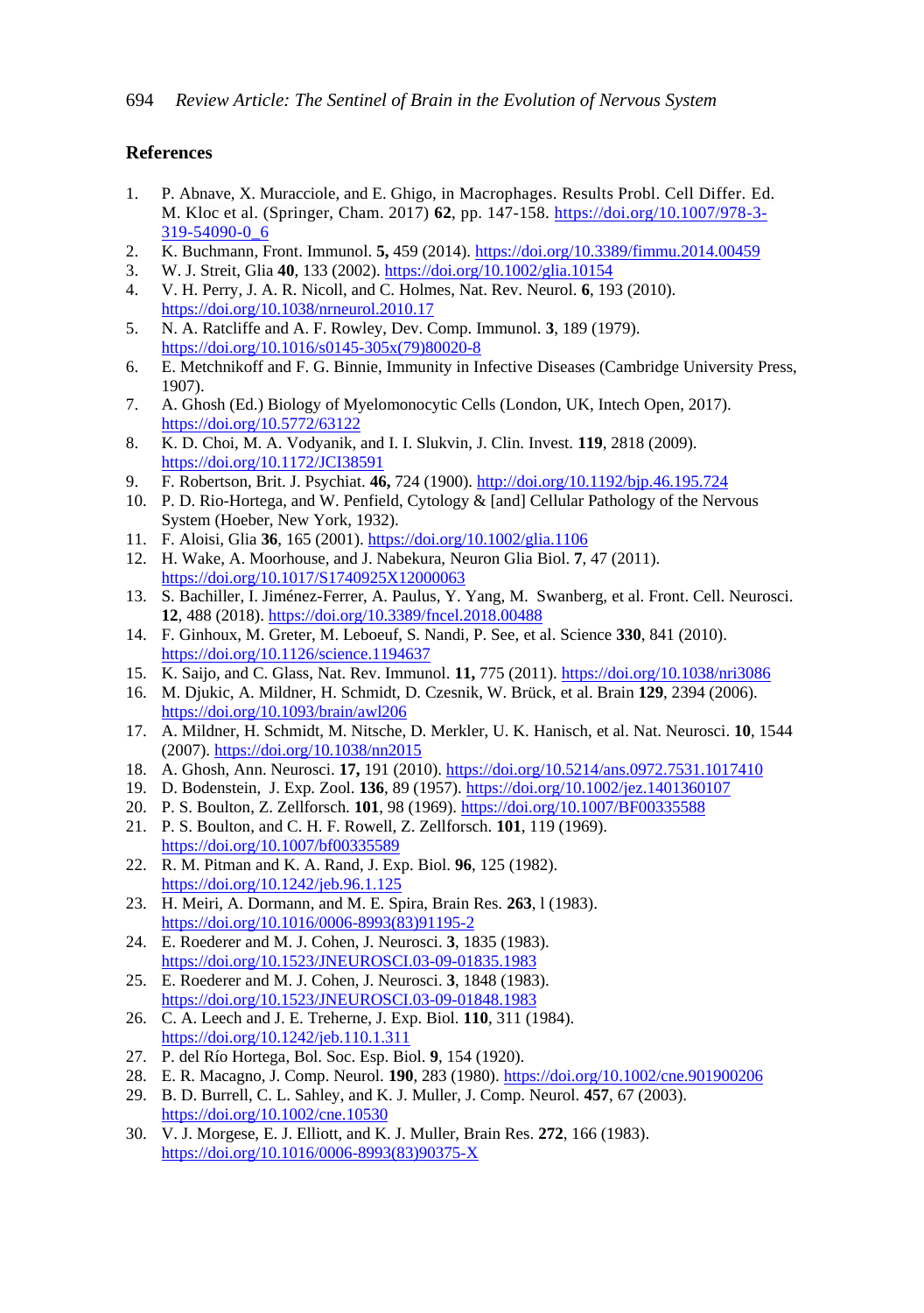- 31. A. Chen, S. M. Kumar, C. L. Sahley, and K. J. Muller, J. Neurosci. **20**, 1036 (2000). <https://doi.org/10.1523/JNEUROSCI.20-03-01036.2000>
- 32. L. M. Masuda-Nakagawa, K. J. Muller, and J. G. Nicholls, Proc. Natl. Acad. Sci. **90**, 4966 (1993)[. https://doi.org/10.1073/pnas.90.11.4966](https://doi.org/10.1073/pnas.90.11.4966)
- 33. D. Schikorski, V. Cuvillier-Hot, C. Boidin-Wichlacz, C. Slomianny, M. Salzet, and A. Tasiemski, J. Immunol. **183**, 7119 (2009).<https://doi.org/10.4049/jimmunol.0900538>
- 34. D. Sonetti, E. Ottaviani, F. Bianchi, M. Rodriguez, M. L. Stefano, et al. Proc. Natl. Acad. Sci. **91**, ID 9180 (1994).<https://doi.org/10.1073/pnas.91.19.9180>
- 35. A. L. Clatworthy, Comp. Biochem. Physiol. **115**, 1 (1996)[. https://doi.org/10.1016/0300-](https://doi.org/10.1016/0300-9629(95)02130-2) [9629\(95\)02130-2](https://doi.org/10.1016/0300-9629(95)02130-2)
- 36. S. Schacher, S. G. Rayport, and R. T. Ambron, J. Neurosci. **5**, 2851 (1985). https://doi.or[g/10.1523/JNEUROSCI.05-11-02851.1985](https://doi.org/10.1523/JNEUROSCI.05-11-02851.1985)
- 37. P. G. Montarolo, P. Goelet , V. F. Castellucci, J. Morgan, E. R. Kandel, et al., Science **234**, 1249 (1986).<https://doi.org/10.1126/science.3775383>
- 38. S. G. Rayport and S. Schacher, J. Neurosci. **6**, 759 (1986). <https://doi.org/10.1523/JNEUROSCI.06-03-00759.1986>
- 39. C. Lopez, M. J. Carballal, C. Azevedo, and A. Villalba, J. Invert. Path. **69**, 51 (1997). https://doi.or[g/10.1006/jipa.1996.4639](https://doi.org/10.1006/jipa.1996.4639)
- 40. G. B. Stefano, Cell. Mol. Neurobiol. **12**, 357 (1992)[. https://doi.org/10.1007/BF00711538](https://doi.org/10.1007/BF00711538)
- 41. M. Farr, J. Mathews, F. D. Zhu, and R. T. Ambron, Learn. Mem. **6**, 331 (1999). <https://doi.org/10.1101/lm.6.3.331>
- 42. E. A. Dyrynda, R. K. Pipe, and N. A. Ratcliffe, Cell. Tiss. Res. **289**, 527 (1997). <https://doi.org/10.1007/s004410050898>
- 43. M. Farr, D. F. Zhu, M. Povelones, D. Valcich, and R. T. Ambron, Dev. Neurobiol. **46**, 89 (2001). [https://doi.org/10.1002/1097-4695\(20010205\)46:2<89::AID-NEU20>3.0.CO;2-D](https://doi.org/10.1002/1097-4695(20010205)46:2%3c89::AID-NEU20%3e3.0.CO;2-D)
- 44. P. M. Hermann, J. J. Nicol, A. G. M. Bulloch, and W. C. Wildering, J. Exp. Biol. **211**, 491 (2008)[. https://doi.org/10.1242/jeb.013102](https://doi.org/10.1242/jeb.013102)
- 45. J. E. Treherne, J. B. Harrison, J. M. Treherne, and N. J. Lane, J. Neurosci. **4**, 2689 (1984). <https://doi.org/10.1523/JNEUROSCI.04-11-02689.1984>
- 46. N. J. Lane and J. E. Treherne, Functional Organization of Arthropod Neuroglia, in Insect Biology in the Future (Academic Press, New York, 1980) pp.765-795. <https://doi.org/10.1016/B978-0-12-454340-9.50040-9>
- 47. P. J. Smith, C. A. Leech, and J. E. Treherne, J. Neurosci. **4**, 2698 (1984). <https://doi.org/10.1523/JNEUROSCI.04-11-02698.1984>
- 48. M. J. Williams, J. Immunol. **178**, 4711 (2007)[. https://doi.org/10.4049/jimmunol.178.8.4711](https://doi.org/10.4049/jimmunol.178.8.4711)
- 49. J. A. Hoffmann and J. M. Reichhart, Nat. Immunol. **3**, 121 (2002). <https://doi.org/10.1038/ni0202-121>
- 50. V. Hartenstein, Glia **59**, 1237 (2011).<https://doi.org/10.1002/glia.21162>
- 51. T. Awasaki, S. L. Lai, K. Ito, and T. Lee, J. Neurosci. **28,** 13742 (2008). <https://doi.org/10.1523/JNEUROSCI.4844-08.2008>
- 52. S. E. Hickman, N. D. Kingery, T. K. Ohsumi, M. L. Borowsky, L. Wang, T. K. Means, and J. El Khoury, Nat. Neurosci. **16**, 1896 (2013).<https://doi.org/10.1038/nn.3554>
- 53. V. H. Perry, D. A. Hume, and S. Gordon, Neuroscience **15**, 313(1985). [https://doi.org/10.1016/0306-4522\(85\)90215-5](https://doi.org/10.1016/0306-4522(85)90215-5)
- 54. M. Mallat, R. Houlgatte, P. Brachet, and A. Prochiantz, Dev. Biol. **133**, 309 (1989). [https://doi.org/10.1016/0012-1606\(89\)90322-9](https://doi.org/10.1016/0012-1606(89)90322-9)
- 55. B. P. Leung, K. R. Doty, and T. Town, Neuroscience **2**, 35 (2015). <https://doi.org/10.3934/Neuroscience.2015.1.35>
- 56. J. J. Omoto, J. K. Lovick, and V. Hartenstein, Curr. Opin. Insect Sci. **18**, 96 (2016).
- 57. E. K. Adrian and R. L. Schelper, Prog. Clin. Biol. Res. **59A**, 113 (1981).
- 58. S. Fugita, Y. Tsuchihashi, and T. Kitamura, Prog. Clin. Biol. Res. **59A**, 141 (1981).
- 59. J. P. Brockes, K. J. Fryxell, and G. E. Lemke, J. Exp. Biol. **95**, 215 (1981[\).](https://doi.org/10.1242/jeb.95.1.215) <https://doi.org/10.1242/jeb.95.1.215>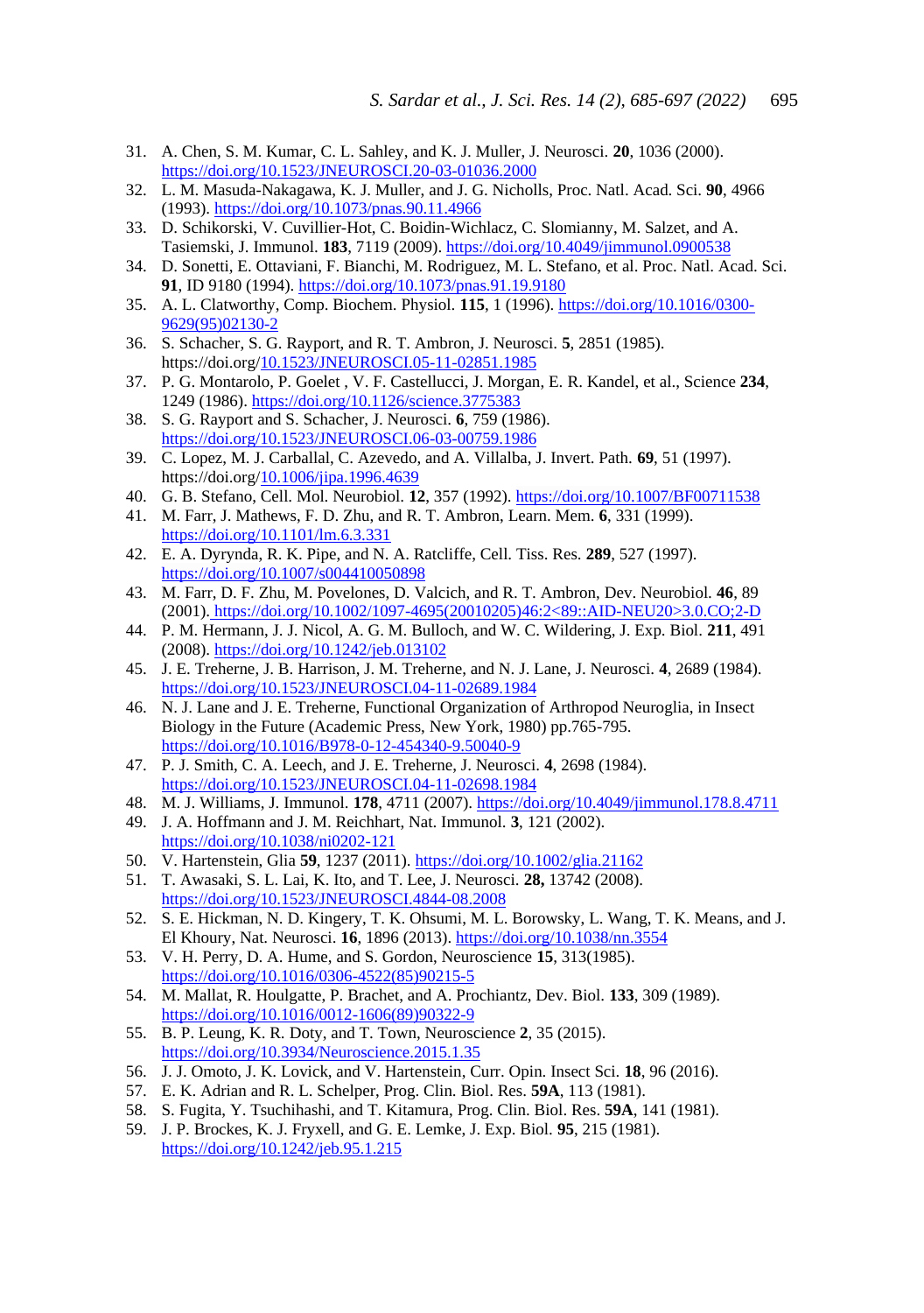- 60. M. I. Shifman and M. E. Selzer, J. Comp. Neurol. **501**, 631 (2007). <https://doi.org/10.1002/cne.21283>
- 61. D. Davalos, J. Grutzendler, G. Yang, J. V. Kim, Y. Zuo, et al., Nat. Neurosci. **8**, 752 (2005). <https://doi.org/10.1038/nn1472>
- 62. A. Nimmerjahn, F. Kirchhoff, and F. Helmchen, Science **308**, 1314 (2005). <https://doi.org/10.1126/science.1110647>
- 63. A. J. Dowding, A. Maggs, and J. Scholes, Glia **4**, 345 (1991). <https://doi.org/10.1002/glia.440040403>
- 64. S. E. L. Craig, A. A. Calinescu, and P. F. Hitchcock, J. Ocul. Biol. Dis. Inform. **1**, 73 (2008). <https://doi.org/10.1007/s12177-008-9011-5>
- 65. E. V. Baumgart, J. S. Barbosa, L. Bally-Cuif, M. Gotz, and J. Ninkovic, Glia **60**, 343 (2012[\).](https://doi.org/10.1002/glia.22269) <https://doi.org/10.1002/glia.22269>
- 66. T. Huang, J. Cui, L. Li, P. F. Hitchcock, and Y. Li, Biochem. Biophys. Res. Commun. **421,** 214 (2012)[. https://doi.org/10.1016/j.bbrc.2012.03.139](https://doi.org/10.1016/j.bbrc.2012.03.139)
- 67. Y. Li, X. Du, and J. Du, Commun. Integr. Biol. **6**, 1189 (2013). <https://doi.org/10.4161/cib.24493>
- 68. N. Kishimoto, K. Shimizu, and K. Sawamoto, Dis Model Mech**. 5**, 200 (2012). https:/[/doi.org/10.1242/dmm.007336](https://doi.org/10.1242/dmm.007336)
- 69. C. Kizil, J. Kaslin, V. Kroehne, and M. Brand, Dev. Neurobiol. **72**, 429 (2012). <https://doi.org/10.1002/dneu.20918>
- 70. A. Alunni, S. Vaccari, S. Torcia, M. E. Meomartini, A. Nicotra, and L. Alfei, Eur. J. Histochem*.* **49**, 157 (2005)[. https://doi.org/10.4081/940](https://doi.org/10.4081/940)
- 71. G. K. H. Zupanc, Neurosci. Lett. **268**, 135 (1999). [https://doi.org/10.1016/S0304-](https://doi.org/10.1016/S0304-3940(99)00299-2) [3940\(99\)00299-2](https://doi.org/10.1016/S0304-3940(99)00299-2)
- 72. B. Cuoghi, J. Neurocytol. **30**, 503 (2001)[. https://doi.org/10.1023/A:1015641201599](https://doi.org/10.1023/A:1015641201599)
- 73. L. Mola and B. Cuoghi, Brain. Res. Bull. **64**, 195 (2004). <https://doi.org/10.1016/j.brainresbull.2004.07.010>
- 74. B. Cuoghi and L. Mola, Ital. J. Zool. **74**, 309 (2007). <https://doi.org/10.1080/11250000701448049>
- 75. R. Ankerhold, C. A. Leppert, M. Bastmeyer, and C. A. O. Stuermer, Glia **23**, 257 (1998[\).](https://doi.org/10.1002/(SICI)1098-1136(199807)23:3%3c257::AID-GLIA8%3e3.0.CO;2-1) [https://doi.org/10.1002/\(SICI\)1098-1136\(199807\)23:3<257::AID-GLIA8>3.0.CO;2-1](https://doi.org/10.1002/(SICI)1098-1136(199807)23:3%3c257::AID-GLIA8%3e3.0.CO;2-1)
- 76. M. Bastmeyer, M. Beckmann, S. M. Nona, J. R. Cronly-Dillon, and C. A. O. Stuermer, Neurosci. Lett. **101**, 127 (1989)[. https://doi.org/10.1016/0304-3940\(89\)90518-1](https://doi.org/10.1016/0304-3940(89)90518-1)
- 77. M. Bastmeyer, M. Bähr, and C. A. O. Stuermer, Glia **8**, 1 (1993). <https://doi.org/10.1002/glia.440080102>
- 78. C. S. Bradford, A. E. Müller, A. Toumadje, K. Nishiyama, S. Shirahata, et al., Mol. Mar. Biol. Biotechnol. **6**, 279 (1997). PMID: 9418286
- 79. B. Cuoghi, L. Blasiol, and M. A. Sabatini, Gen. Comp. Endocrinol. **132**, 88 (2003). [https://doi.org/10.1016/S0016-6480\(03\)00057-1](https://doi.org/10.1016/S0016-6480(03)00057-1)
- 80. S. Wu, L. T. M. Nguyen, H. Pan, S. Hassan, Y. Dai, J. Xu, and Z. Wen, Sci. Adv. **6**, 1 (2020). https://doi.org/10.1126/sciadv.abd1160
- 81. S. R. Var and C. A. Byrd-Jacobs*,* Int. J. Mol. Sci. **21**, 4768 (2020). <https://doi.org/10.3390/ijms21134768>
- 82. J. W. Godwin, A. R. Pinto, and N. A. Rosenthal, Proc. Natl. Acad. Sci. **110**, 9415 (2013)[.](https://doi.org/10.1073/pnas.1300290110)  <https://doi.org/10.1073/pnas.1300290110>
- 83. K. Mollgard and N. R. Saunders, Neuropathol. Appl. Neurobiol. **12**, 337 (1986). <https://doi.org/10.1111/j.1365-2990.1986.tb00146.x>
- 84. V. H. Perry, M. C. Brown, and S. Gordon, J. Exp. Med. **165**, 1218 (1987). <https://doi.org/10.1084/jem.165.4.1218>
- 85. B. Stolz, S. D. Erulkar, and D. P. Kuffler, Proc. R. Soc. Lond. **244**, 227 (1991). <https://doi.org/10.1098/rspb.1991.0075>
- 86. C. Lopez-Garcia, E. Soriano, S. Molowny, J. M. Garcia-Verdugo, P. J. Berbel, and J. Regidor, The Timm-Positive System of Axonic Terminals of the Cerebral Cortex of Lacerta, in Ramon